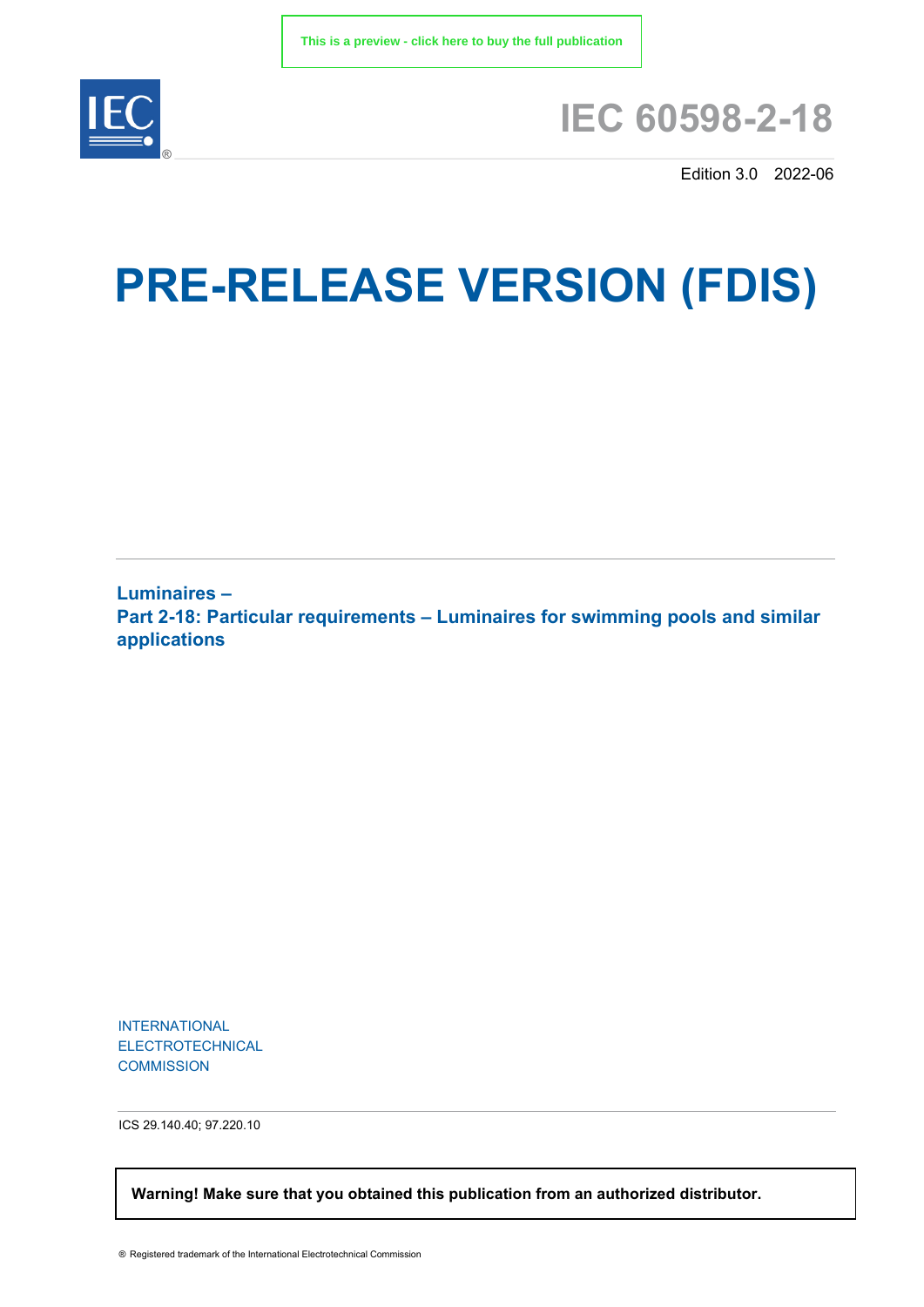

### 34D/1663/FDIS

#### FINAL DRAFT INTERNATIONAL STANDARD (FDIS)

| <b>PROJECT NUMBER:</b>       |                          |
|------------------------------|--------------------------|
| IEC 60598-2-18 ED3           |                          |
| DATE OF CIRCULATION:         | CLOSING DATE FOR VOTING: |
| 2022-06-10                   | 2022-07-22               |
| <b>SUPERSEDES DOCUMENTS:</b> |                          |

34D/1629/CDV, 34D/1650A/RVC

| <b>IEC SC 34D: LUMINAIRES</b>                                                                                                                                                  |                                                  |  |  |
|--------------------------------------------------------------------------------------------------------------------------------------------------------------------------------|--------------------------------------------------|--|--|
| SECRETARIAT:                                                                                                                                                                   | SECRETARY:                                       |  |  |
| United Kingdom                                                                                                                                                                 | Ms Shanti Conn                                   |  |  |
| OF INTEREST TO THE FOLLOWING COMMITTEES:                                                                                                                                       | HORIZONTAL STANDARD:                             |  |  |
|                                                                                                                                                                                | $\mathbf{I}$                                     |  |  |
| <b>FUNCTIONS CONCERNED:</b>                                                                                                                                                    |                                                  |  |  |
| $\square$ EMC<br><b>ENVIRONMENT</b>                                                                                                                                            | <b>N</b> SAFETY<br>$\Box$ QUALITY ASSURANCE      |  |  |
| $\boxtimes$ SUBMITTED FOR CENELEC PARALLEL VOTING                                                                                                                              | <b>NOT SUBMITTED FOR CENELEC PARALLEL VOTING</b> |  |  |
| <b>Attention IEC-CENELEC parallel voting</b>                                                                                                                                   |                                                  |  |  |
| The attention of IEC National Committees, members of<br>CENELEC, is drawn to the fact that this Final Draft<br>International Standard (FDIS) is submitted for parallel voting. |                                                  |  |  |
| The CENELEC members are invited to vote through the<br>CENELEC online voting system.                                                                                           |                                                  |  |  |

This document is a draft distributed for approval. It may not be referred to as an International Standard until published as such.

In addition to their evaluation as being acceptable for industrial, technological, commercial and user purposes, Final Draft International Standards may on occasion have to be considered in the light of their potential to become standards to which reference may be made in national regulations.

Recipients of this document are invited to submit, with their comments, notification of any relevant patent rights of which they are aware and to provide supporting documentation.

#### TITLE:

Luminaires - Part 2-18: Particular requirements - Luminaires for swimming pools and similar applications

PROPOSED STABILITY DATE: 2027

NOTE FROM TC/SC OFFICERS:

Project Leader: Hans-Gerd Kaiser

Copyright © 2022 International Electrotechnical Commission, IEC. All rights reserved. It is permitted to download this electronic file, to make a copy and to print out the content for the sole purpose of preparing National Committee positions. You may not copy or "mirror" the file or printed version of the document, or any part of it, for any other purpose without permission in writing from IEC.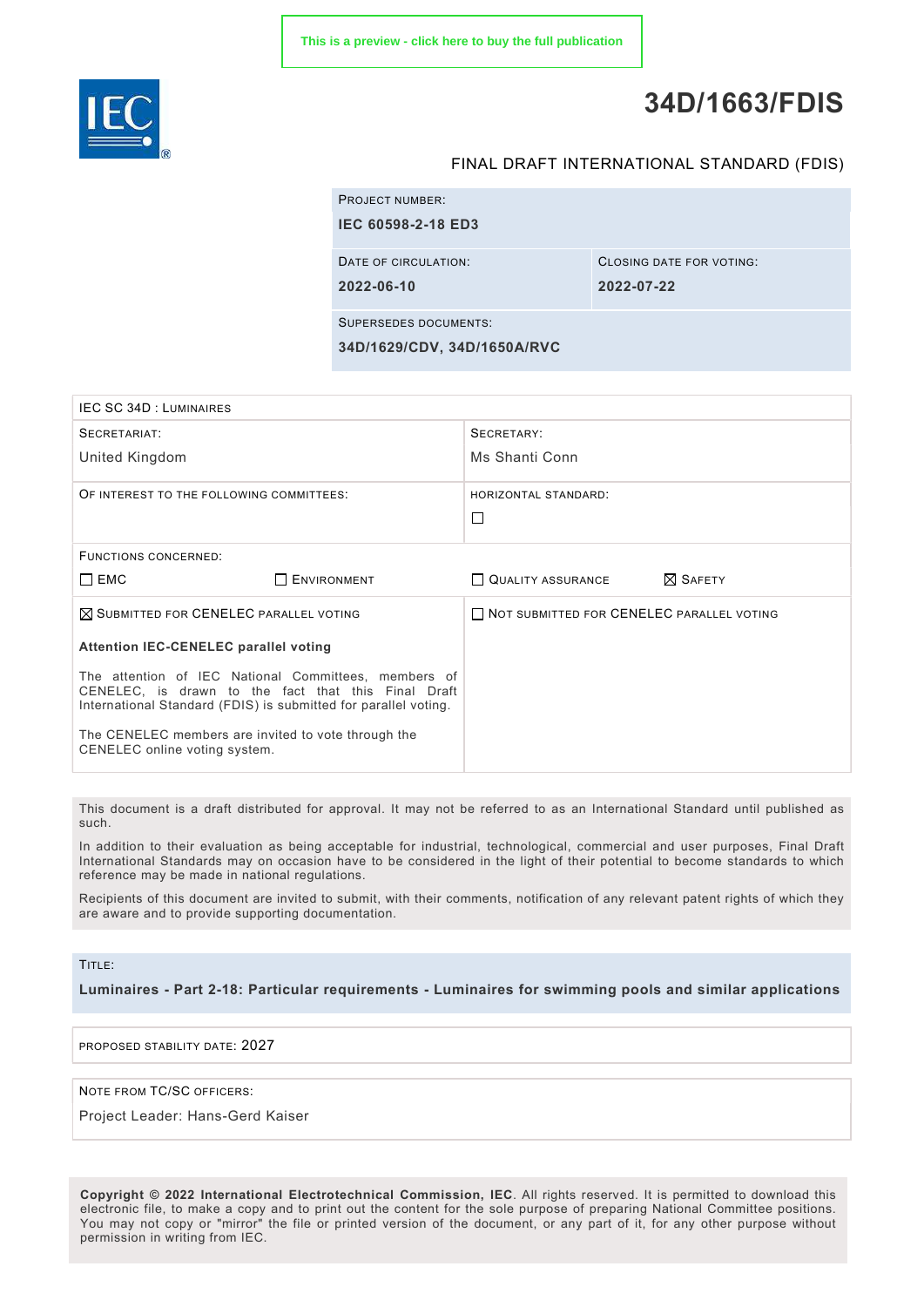$-2-$ 

IEC FDIS 60598-2-18 © IEC 2022

#### **CONTENTS**

| 18.1                                                                            |  |  |
|---------------------------------------------------------------------------------|--|--|
| 18.2                                                                            |  |  |
| 18.3                                                                            |  |  |
| 18.4                                                                            |  |  |
| 18.5                                                                            |  |  |
| 18.6                                                                            |  |  |
| 18.7                                                                            |  |  |
| 18.8                                                                            |  |  |
| 18.9                                                                            |  |  |
| 18.10                                                                           |  |  |
| 18.11                                                                           |  |  |
| 18.12                                                                           |  |  |
| 18.13                                                                           |  |  |
| 18.14                                                                           |  |  |
| 18.15                                                                           |  |  |
| 18.16                                                                           |  |  |
| Annex A (informative) Schedule of amended subclauses containing more serious or |  |  |
|                                                                                 |  |  |
|                                                                                 |  |  |

Figure 1 - Suitable test device for luminaire where the front is in contact with water............. 10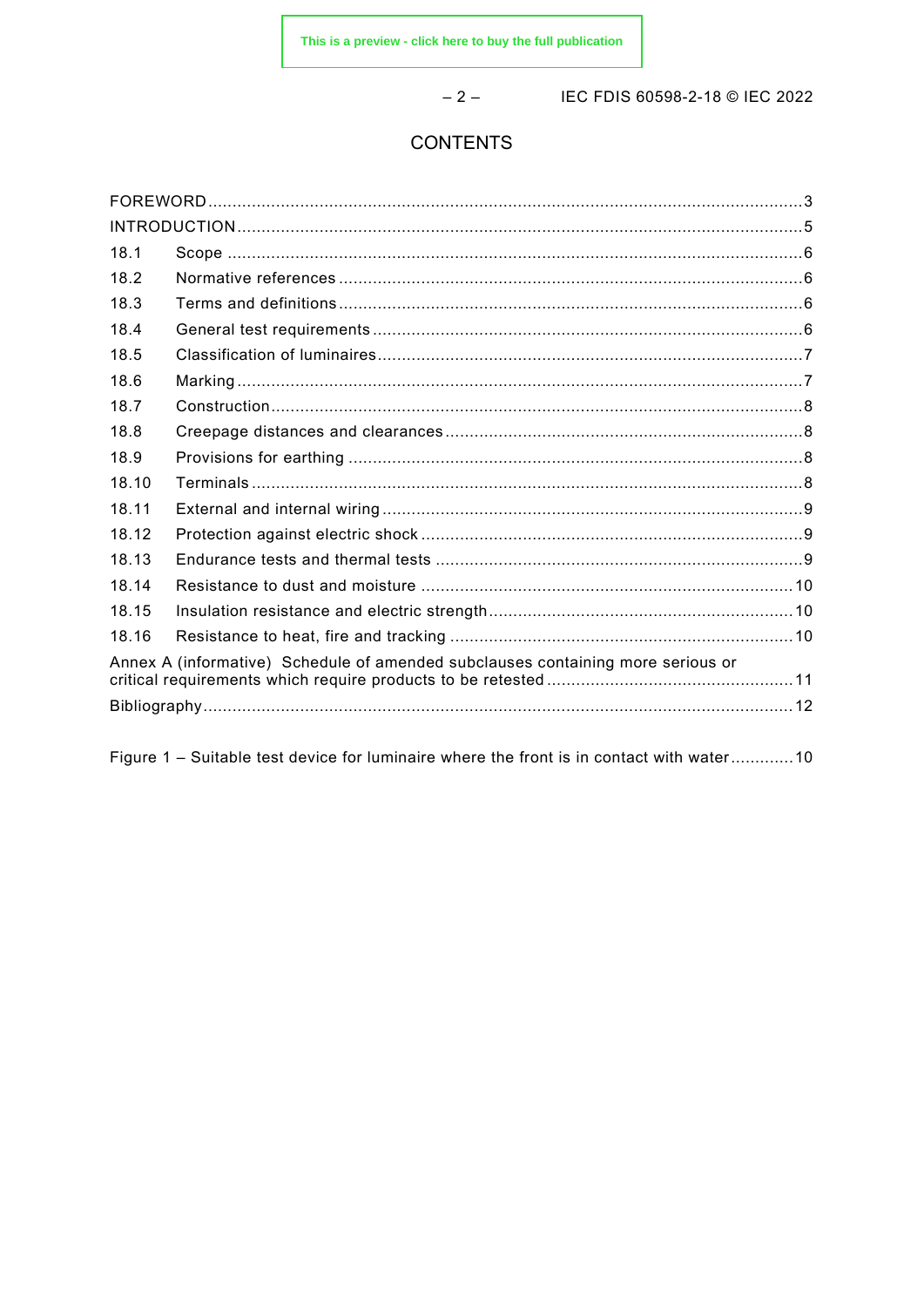IEC FDIS 60598-2-18 © IEC 2022  $-3-$ 

#### INTERNATIONAL ELECTROTECHNICAL COMMISSION

\_\_\_\_\_\_\_\_\_\_\_\_

#### **LUMINAIRES –**

#### **Part 2-18: Particular requirements – Luminaires for swimming pools and similar applications**

#### FOREWORD

- <span id="page-3-0"></span>1) The International Electrotechnical Commission (IEC) is a worldwide organization for standardization comprising all national electrotechnical committees (IEC National Committees). The object of IEC is to promote international co-operation on all questions concerning standardization in the electrical and electronic fields. To this end and in addition to other activities, IEC publishes International Standards, Technical Specifications, Technical Reports, Publicly Available Specifications (PAS) and Guides (hereafter referred to as "IEC Publication(s)"). Their preparation is entrusted to technical committees; any IEC National Committee interested in the subject dealt with may participate in this preparatory work. International, governmental and non-governmental organizations liaising with the IEC also participate in this preparation. IEC collaborates closely with the International Organization for Standardization (ISO) in accordance with conditions determined by agreement between the two organizations.
- 2) The formal decisions or agreements of IEC on technical matters express, as nearly as possible, an international consensus of opinion on the relevant subjects since each technical committee has representation from all interested IEC National Committees.
- 3) IEC Publications have the form of recommendations for international use and are accepted by IEC National Committees in that sense. While all reasonable efforts are made to ensure that the technical content of IEC Publications is accurate, IEC cannot be held responsible for the way in which they are used or for any misinterpretation by any end user.
- 4) In order to promote international uniformity, IEC National Committees undertake to apply IEC Publications transparently to the maximum extent possible in their national and regional publications. Any divergence between any IEC Publication and the corresponding national or regional publication shall be clearly indicated in the latter.
- 5) IEC itself does not provide any attestation of conformity. Independent certification bodies provide conformity assessment services and, in some areas, access to IEC marks of conformity. IEC is not responsible for any services carried out by independent certification bodies.
- 6) All users should ensure that they have the latest edition of this publication.
- 7) No liability shall attach to IEC or its directors, employees, servants or agents including individual experts and members of its technical committees and IEC National Committees for any personal injury, property damage or other damage of any nature whatsoever, whether direct or indirect, or for costs (including legal fees) and expenses arising out of the publication, use of, or reliance upon, this IEC Publication or any other IEC Publications.
- 8) Attention is drawn to the Normative references cited in this publication. Use of the referenced publications is indispensable for the correct application of this publication.
- 9) Attention is drawn to the possibility that some of the elements of this IEC Publication may be the subject of patent rights. IEC shall not be held responsible for identifying any or all such patent rights.

IEC 60598-2-18 has been prepared by subcommittee 34D: Luminaires, of IEC technical committee 34: Lighting. It is an International Standard.

This third edition cancels and replaces the second edition published in 1993 and Amendment 1:2011. This edition constitutes a technical revision.

This edition includes the following significant technical changes with respect to the previous edition:

- a) references to Part 1 have been updated;
- b) some subclauses have been renumbered;
- c) the standard has been redrafted such that it is applicable to both filament lamps and LED light sources;
- d) marking requirements have been updated and 18.5.3 of the previoius edition has been deleted;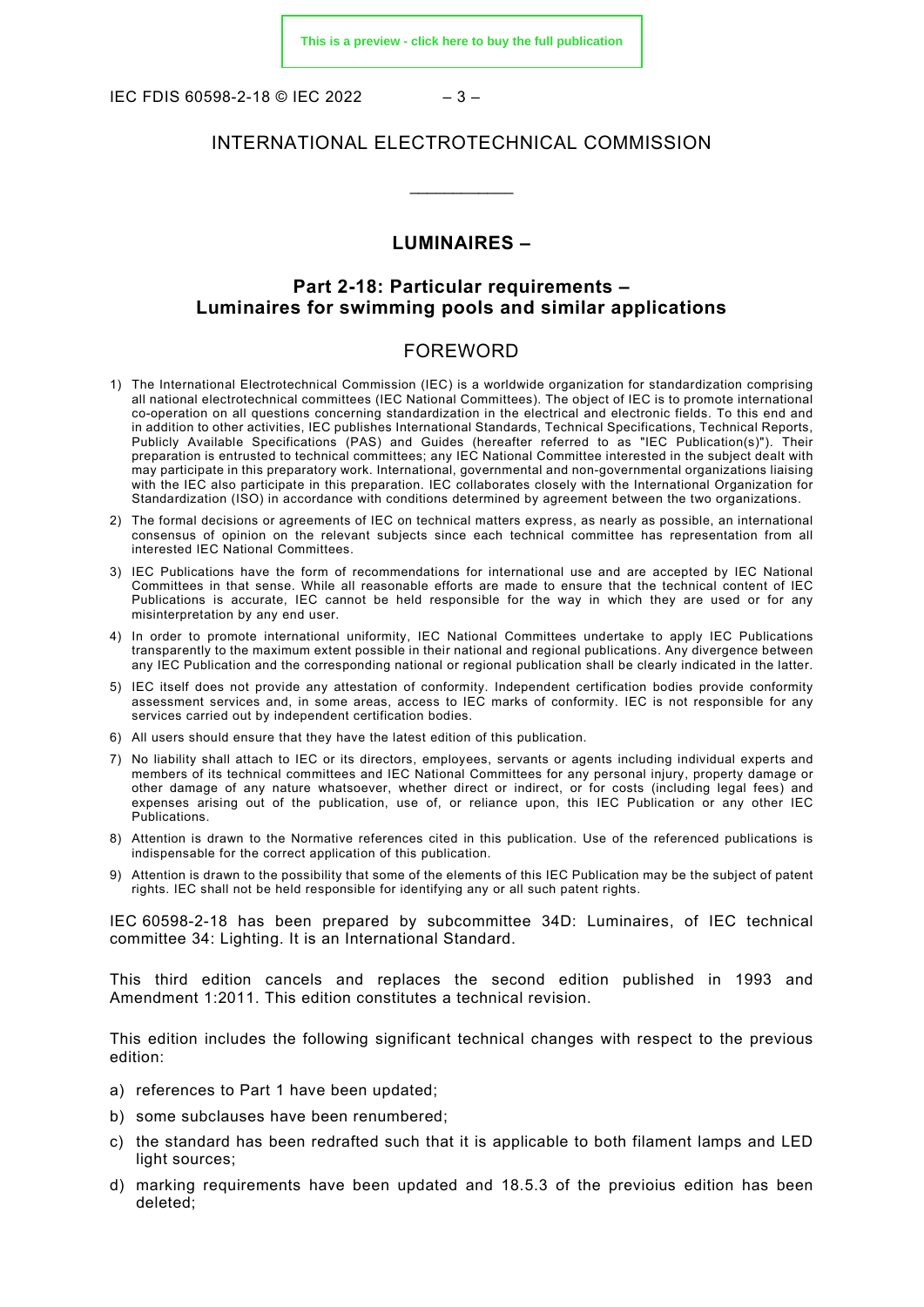– 4 – IEC FDIS 60598-2-18 © IEC 2022

- e) 18.10.3 of the previous edition has been deleted, as it is no longer relevant, following the update of requirements for cross-sectional areas of external and internal cables in Section 5 of Part 1;
- f) 18.10.4 and 18.10.5 of the previous edition renumbered as 18.11.4 and 18.11.5 in this edition have been adapted to allow the use of an alternative waterproof multi-core cable that conforms to the waterproof test of Annex D and Annex E of EN 50525-2-21:2011 or to an equivalent regional standard;
- g) in 18.11 (18.10 in the previous edition), the cross-sectional area of wiring has been aligned with Part 1;
- h) in 18.11 (18.10 in the previous edition), the types of cables have been updated with alternative regional cables.

The text of this International Standard is based on the following documents:

| Draft       | Report on voting |
|-------------|------------------|
| 34D/XX/FDIS | 34D/XX/RVD       |

Full information on the voting for its approval can be found in the report on voting indicated in the above table.

The language used for the development of this International Standard is English.

This document was drafted in accordance with ISO/IEC Directives, Part 2, and developed in accordance with ISO/IEC Directives, Part 1 and ISO/IEC Directives, IEC Supplement, available at [www.iec.ch/members\\_experts/refdocs.](https://www.iec.ch/members_experts/refdocs) The main document types developed by IEC are described in greater detail at [www.iec.ch/standardsdev/publications.](https://www.iec.ch/standardsdev/publications)

This Part 2-18 is to be used in conjunction with the latest edition of IEC 60598-1 and its amendment(s). It was established on the basis of the ninth edition (2020) of that standard.

NOTE 1 When "Part 1" is mentioned in this document, it refers to IEC 60598-1.

NOTE 2 In this document, the following print type is used:

– compliance statements: *in italic type*.

A list of all parts in the IEC 60598 series, published under the general title *Luminaires* can be found on the IEC website.

The committee has decided that the contents of this document will remain unchanged until the stability date indicated on the IEC website under [webstore.iec.ch](https://webstore.iec.ch/?ref=menu) in the data related to the specific document. At this date, the document will be

- reconfirmed,
- withdrawn.
- replaced by a revised edition, or
- amended.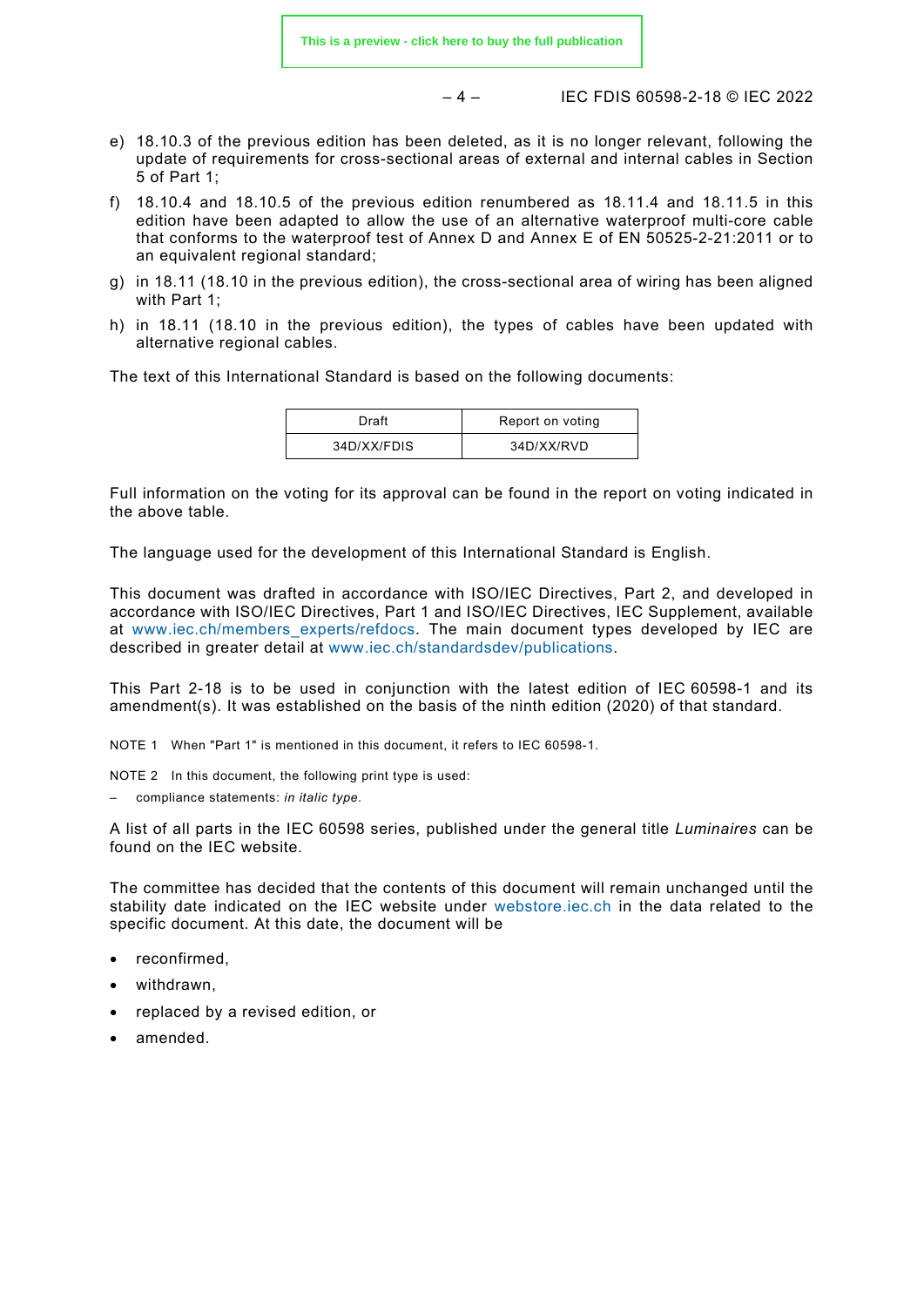<span id="page-5-0"></span>IEC FDIS 60598-2-18 © IEC 2022  $-5-$ 

#### INTRODUCTION

For this third edition of IEC 60598-2-18 the main technical changes comprise the following.

For LED luminaires with bus control, multi-core cables which are suitable for the transmission of data streams are often used. These cables are not standardized. Subclauses 18.10.4 and 18.10.5 of the previous edition allowed the use of H05 RN-F cables but this type of cable is not suitable for the transmission of data streams.

Table 5.1 of Part 1 does not specify a special cable type for luminaires of protection class III. Therefore 18.10.4 and 18.10.5 of the previous edition renumbered as 18.11.4 and 18.11.5 in this edition have been adapted to allow an alternative waterproof multi-core cable that conforms to the waterproof test of Annex D and Annex E of EN 50525-2-21:2011 or to an equivalent regional standard.

Due to the update of Section 5 of IEC 60598-1 regarding cross-sectional areas of external and internal cables, 18.10.3 of the previous edition is no longer relevant. Subclause 18.10.3 was given as a less stringent requirement but in the meantime the requirements of IEC 60598-1 have become less stringent. Therefore 18.10.3 has been deleted.